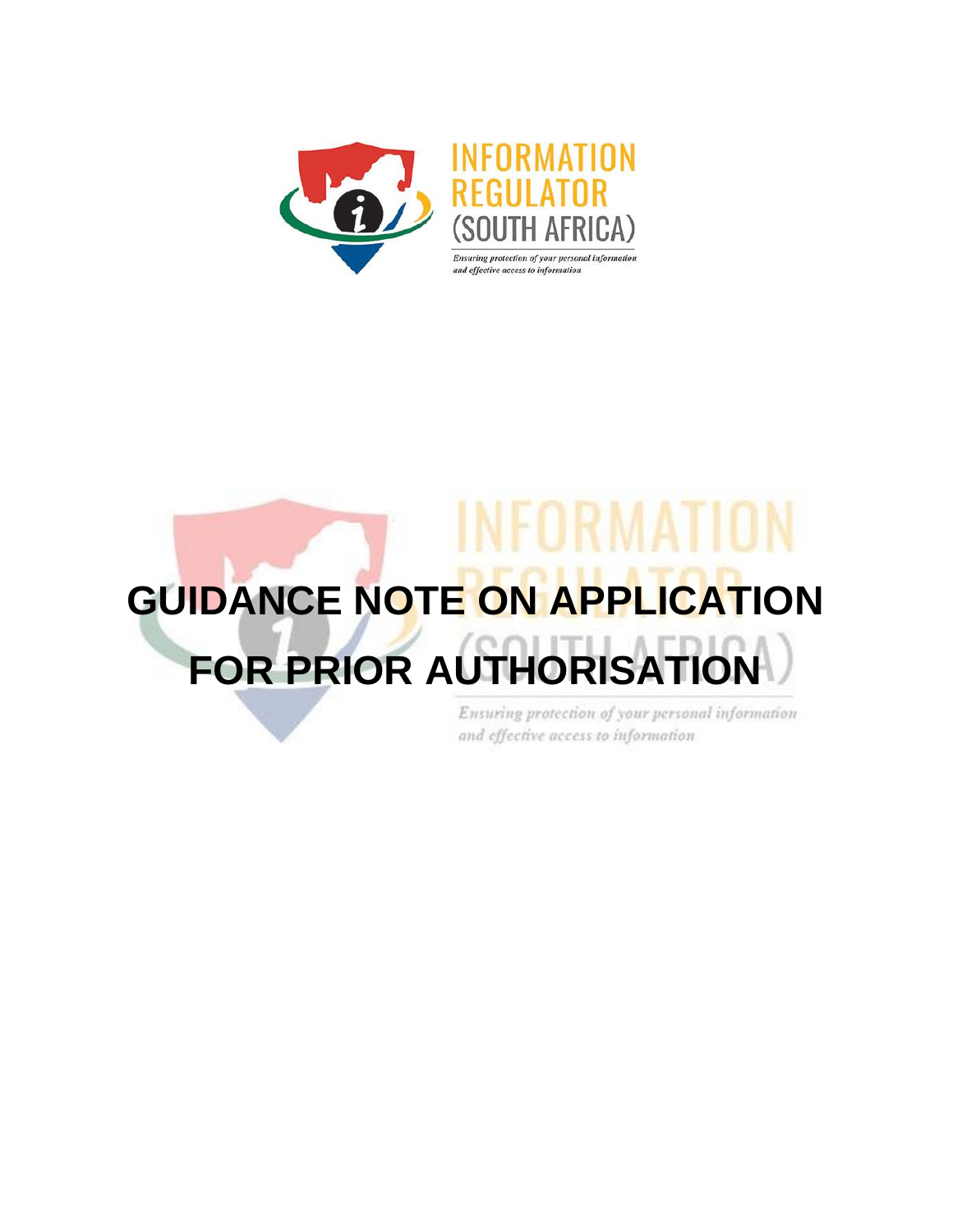# **TABLE OF CONTENTS**

| 2.             |                                                                                 |  |
|----------------|---------------------------------------------------------------------------------|--|
| 3.             |                                                                                 |  |
| 4.             |                                                                                 |  |
| 5 <sub>1</sub> |                                                                                 |  |
| 6.             | PRESCRIBED TIMELINES FOR PROCESSING THE APPLICATION FOR PRIOR AUTHORISATION  14 |  |
| 7 <sup>1</sup> |                                                                                 |  |
| 8.             | PENALTIES FOR FAILURE TO NOTIFY PROCESSING SUBJECT TO PRIOR AUTHORISATION 15    |  |
| 9.             |                                                                                 |  |
|                |                                                                                 |  |
|                |                                                                                 |  |



# (SOUTH AFRICA)

Ensuring protection of your personal information and effective access to information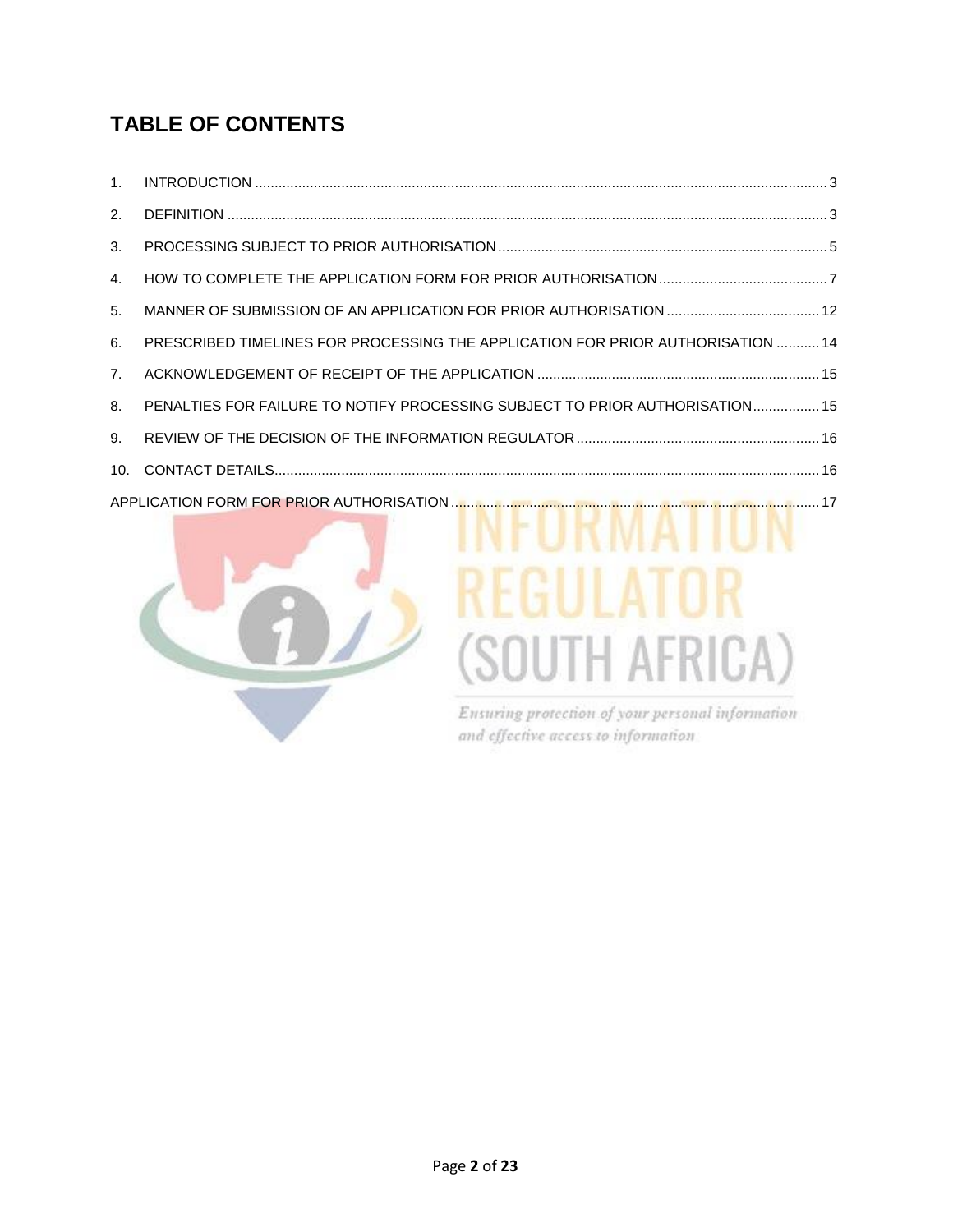#### **1. INTRODUCTION**

- 1.1 This Guidance Note is issued to guide responsible parties who are currently processing or intend to process personal information which is subject to prior authorisation to ensure compliance with the relevant provisions of the Protection of Personal Information Act 4 of 2013 (POPIA).
- 1.2 Some definitions provided herein are not specifically defined in any statute, are solely intended to simplify the understanding of the relevant provisions of POPIA and shall therefore not be construed as statutory definitions.
- 1.3 Responsible parties are required to answer all questions in the prior authorisation form as thoroughly as possible. This will ensure that the Information Regulator (Regulator) is provided with enough information to gain a full understanding of the nature of the personal information subject to prior authorisation processed by the applicant.
- 1.4 Responsible parties should not use internal acronyms or jargon to ensure that the content is clear to individuals who may not be familiar with the internal acronyms or jargon that may be used within their organisations.

Ensuring protection of your personal information

1.5 Any examples provided in this guidance note are not exhaustive and should be regarded as mere guidance.

#### **2 DEFINITION**

- 2.1. **"Child"** refers to a person under the age of 18 years, as defined in the Children's Act 38 of 2005;
- 2.2. **"Credit Bureau"** refers to a person required to apply for registration as such in terms of section 43(1) of the National Credit Act 34 of 2005;
- 2.3. **"Credit Reporting"** refers to the processing of personal payment history, lending, and credit worthiness of a data subject by creating a credit report based on that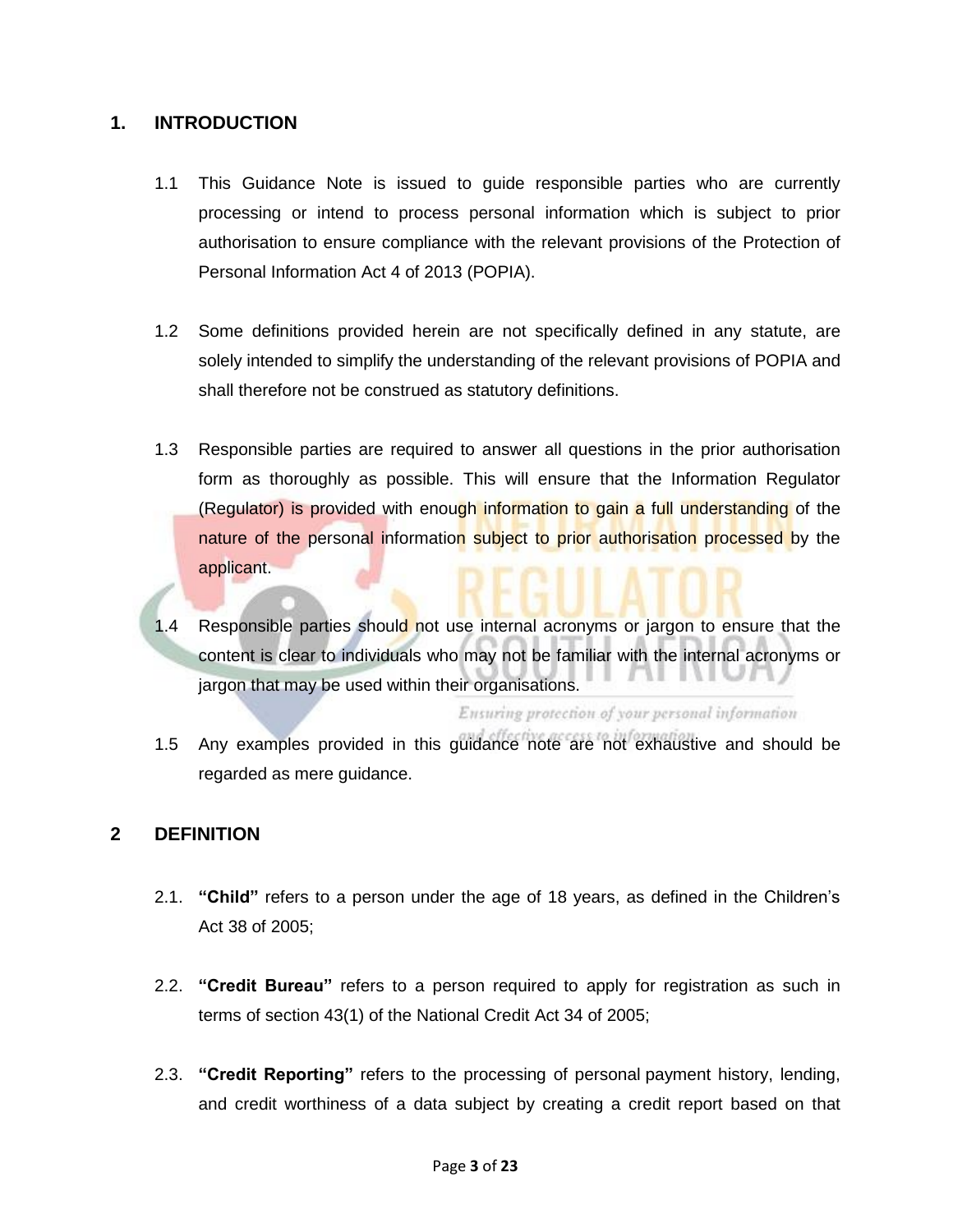information, and lenders or credit providers use credit reports along with other personal information to determine a data subject's creditworthiness;

- 2.4. **"Criminal Behaviour**" refers to, for example, a criminal record enquiry;
- 2.5. **"Unlawful or Objectionable Conduct"** may include, but is not limited to any reference check pertaining to past conduct or disciplinary action taken against a data subject;
- 2.6. **"Special Personal Information"**, as referred to in section 26 of POPIA, refers to the personal information concerning the following-
	- 2.6.1. the religious or philosophical beliefs, race or ethnic origin, trade union membership, political persuasion, health or sex life or biometric information of a data subject; or
	- 2.6.2. the criminal behaviour of a data subject to the extent that such information relates to-

a) the alleged commission by a data subject of any offence; or Ensuring protection of your personal information

- b) any proceedings in respect of any offence allegedly committed by a data subject or the disposal of such proceedings.
- 2.7. **''Processing'',** as defined in POPIA, means any operation or activity or any set of operations, whether or not by automatic means, concerning personal information, including-
	- 2.7.1. the collection, receipt, recording, organisation, collation, storage, updating or modification, retrieval, alteration, consultation or use;
	- 2.7.2. dissemination by means of transmission, distribution or making available in any other form; or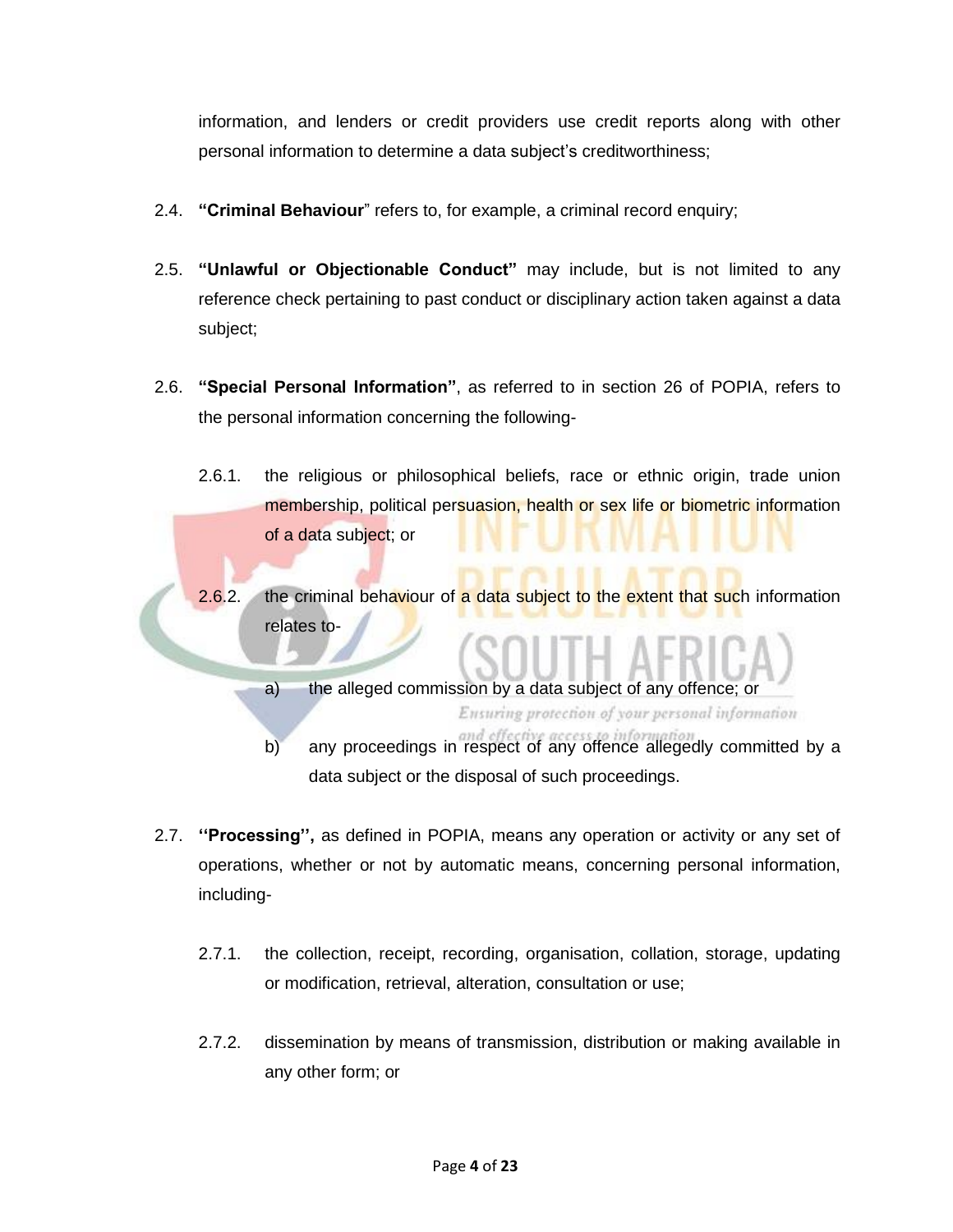- 2.7.3. merging, linking, as well as restriction, degradation, erasure or destruction of information;
- 2.8. **"Unique Identifier"**, as defined in POPIA, means any identifier that is assigned to a data subject and is used by a responsible party for the purposes of the operations of that responsible party and that uniquely identifies that data subject in relation to that responsible party".

#### **3. PROCESSING SUBJECT TO PRIOR AUTHORISATION**

- 3.1. In accordance with section 58(1) of POPIA and subject to section 57(3) of POPIA, the responsible party must notify the Regulator that he, she or it is processing or intends to process any of the following personal information, as referred to in section [57\(](https://popia.co.za/section-57-processing-subject-to-prior-authorisation/)1) of POPIA-
	- 3.1.1. **Unique identifiers of data subjects for a purpose other than the one for which the identifier was specifically intended at collection; and with the aim of linking the information together with information processed by other responsible parties;**

Examples of unique identifier are, amongst others- Bank Account Numbers or any account number; Policy Number; Identity Number; Employee Number; Student Number; Telephone or cell phone number; or Reference Number.

- 3.1.2. **Criminal behaviour or on unlawful or objectionable conduct of data subject on behalf of third parties;**
	- $\geq$  This section may be applicable to any person contracted to conduct a criminal record enquiry, reference check pertaining to the past conduct or disciplinary action taken against a data subject.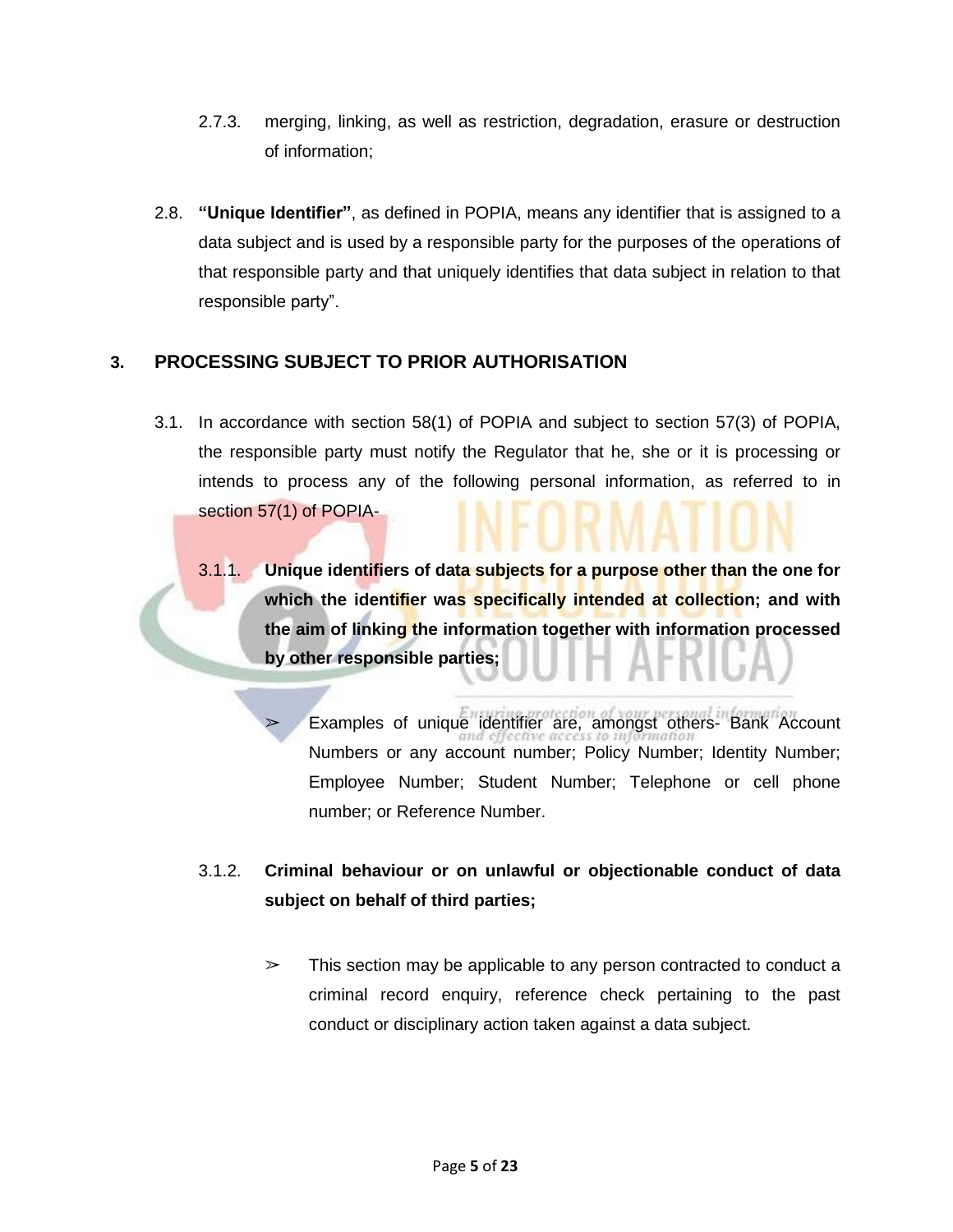#### 3.1.3. **Credit reporting;**

- $\geq$  Subject to section 57(3) of POPIA, any credit bureaus registered with the National Credit Regulator or any person processing personal information for credit reporting purposes may apply for prior authorisation from the Regulator.
- 3.1.4. **Transfer of the special personal information or personal information of children to a third party in a foreign country that does not provide an adequate level of protection for the processing of personal information**.
	- $\geq$  The responsible party that intends to transfer, (for any purposes, such as storage or subsequent updating or modification) the special personal information or personal information of children to a third party outside the boarder of the Republic of South Africa must assess if the said third party in a foreign country is subject to-

#### o the law;

o binding corporate rules; or

**binding agreement;**<br>**binding agreement;**<br>**binding agreement;**<br>**differencess to information** 

which provide an adequate level of protection that effectively upholds principles for reasonable processing of the information that are substantially similar to the eight (8) conditions for the lawful processing of personal information relating to a data subject.

 $\geq$  Special personal information and personal information of children transferred outside the Republic before the 01 July 2021 does not fall under the requirement of prior authorisation.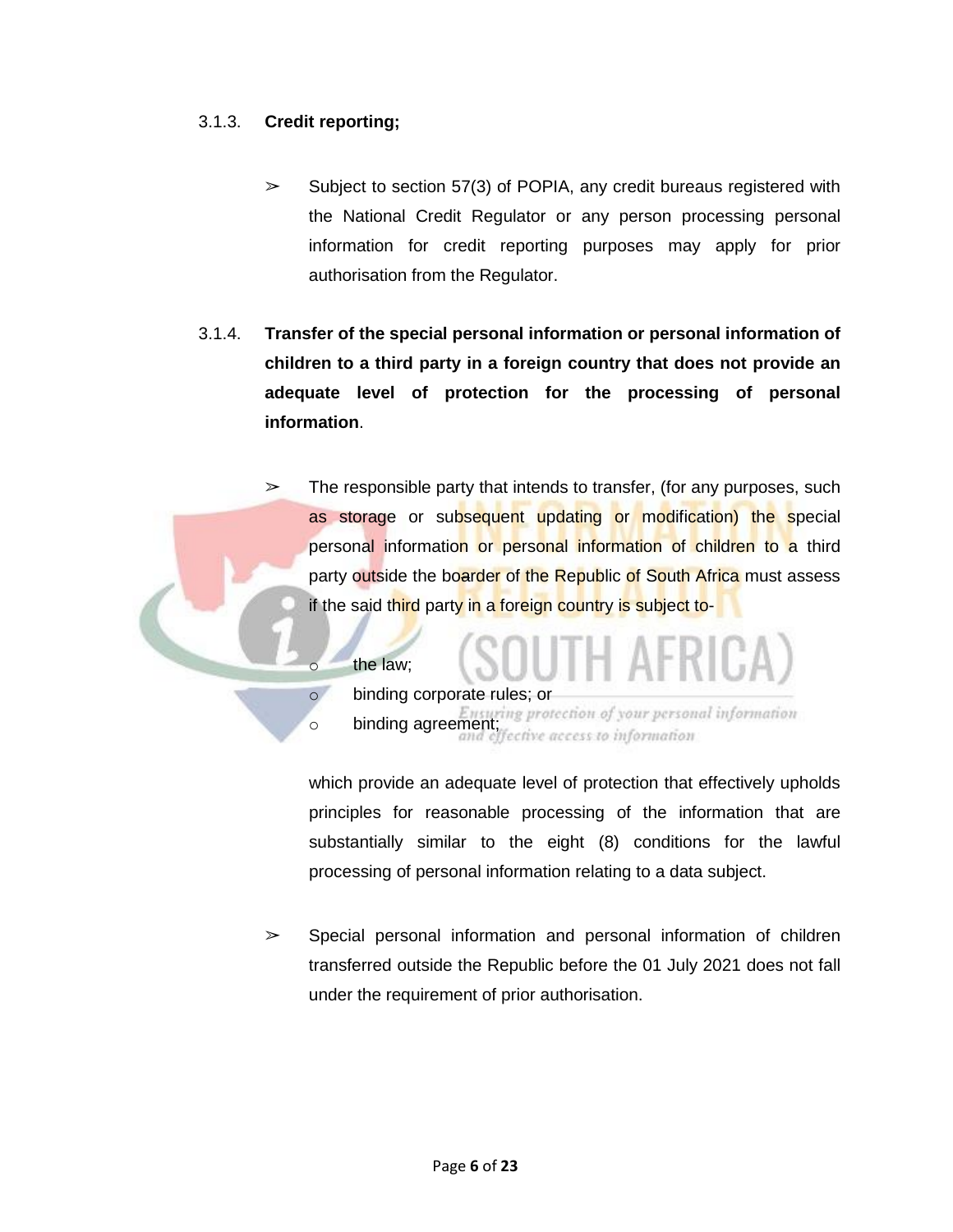- 3.1.5. **Any other types of information processing by law or regulation which the Regulator may, from time to time, considers that it carries a particular risk for the legitimate interests of the data subject**.
	- $\triangleright$  The Regulator will, if necessary, publish categories or types of information processing that it considers carrying a particular risk for the legitimate interests of the data subject.
- 3.2. Unless a Code of [Conduct](https://popia.co.za/protection-of-personal-information-act-popia/chapter-7/) has been issued by the Regulator and has come into force in a specific sector/ industry or sectors of society in which the responsible party operates, the responsible party who is currently processing or intends to process the personal information of data subjects specified in paragraph 3.1 above must submit their applications in terms of section 57(1) of POPIA, prior to processing or any further processing.

**4. HOW TO COMPLETE THE APPLICATION FORM FOR PRIOR AUTHORISATION**

4.1 The prior authorisation application form includes the notification referred to in section 58(1) of POPIA.

Ensuring protection of your personal information and effective access to information

#### **PART A**

4.2 Information about the responsible party

#### 4.2.1 **Type of Body**

Please specify if the responsible party is a private or public body, as defined in POPIA.

#### 4.2.2 **Full name of the Responsible Party**

Please complete the name of the responsible party, as registered with the Companies and Intellectual Property Commission (CIPC) or if the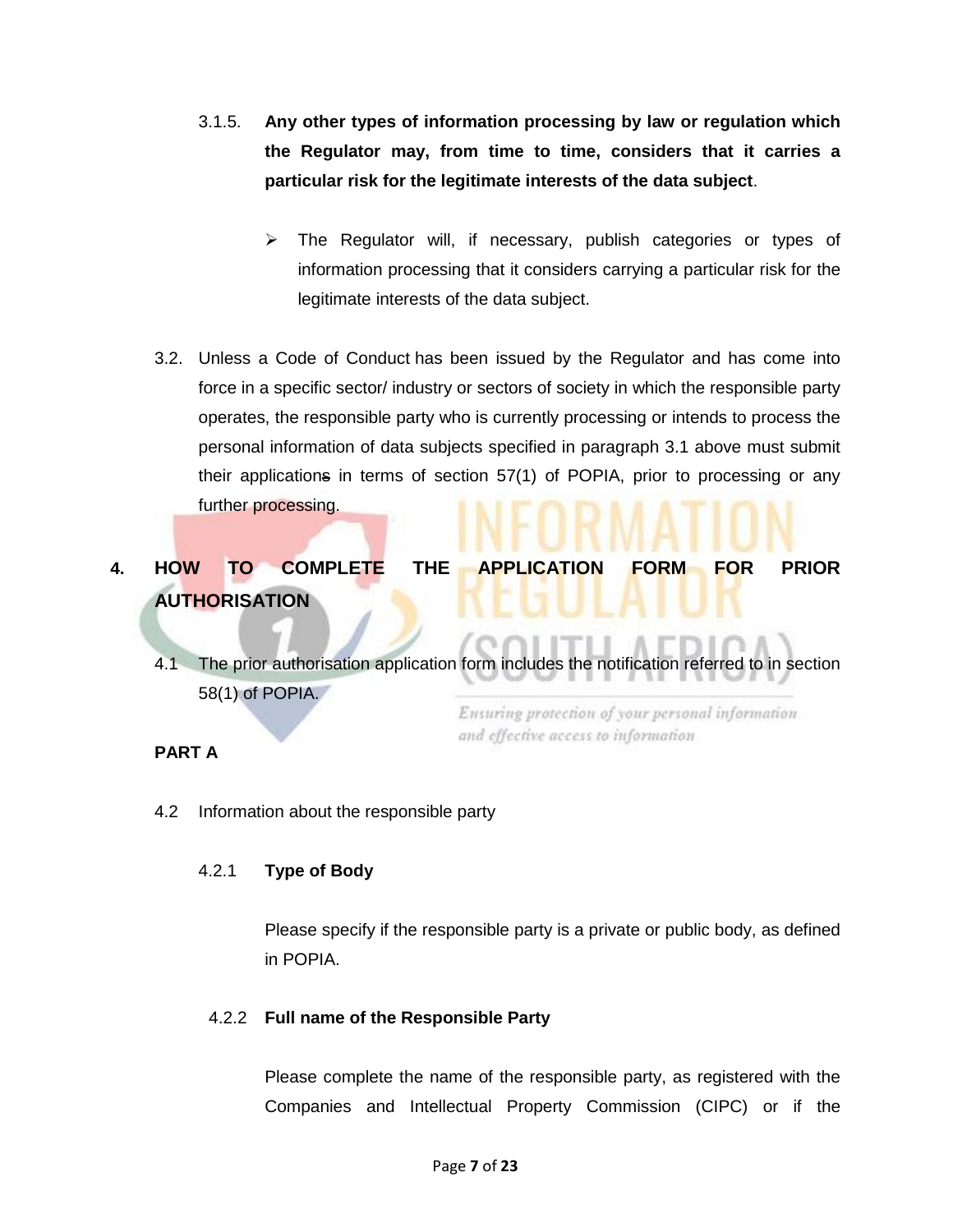responsible party is the public body, the full names as referred to in the founding legislation, including trading name, if any. If a responsible party is not registered with the CIPC, please provide the full trading name of a responsible party.

#### 4.2.3 **Responsible Party's Registration Number**

Please provide the registration number, if the responsible party is registered with the CIPC. This information is necessary to verify the responsible party's legal status.

#### 4.2.4 **Registered Organisation Address**

4.2.5 **Name of the Information Officer**

Please provide the trading address.

Please provide the full name of the Information Officer, as reflected in his/her identity card.

**4.2.6 Information Officer's Registration Number** *four personal information* and effective access to information

> If the Information Officer is already registered with the Regulator, in terms of section 55(2) of POPIA, please provide the Information Officers registration number.

#### 4.2.7 **Postal Address and Physical Address**

Please provide your trading address/es.

#### 4.2.8 **Contact Details**

4.2.8.1 Provide the landline number, cell number, fax number and email address of the Information Officer. You can also include the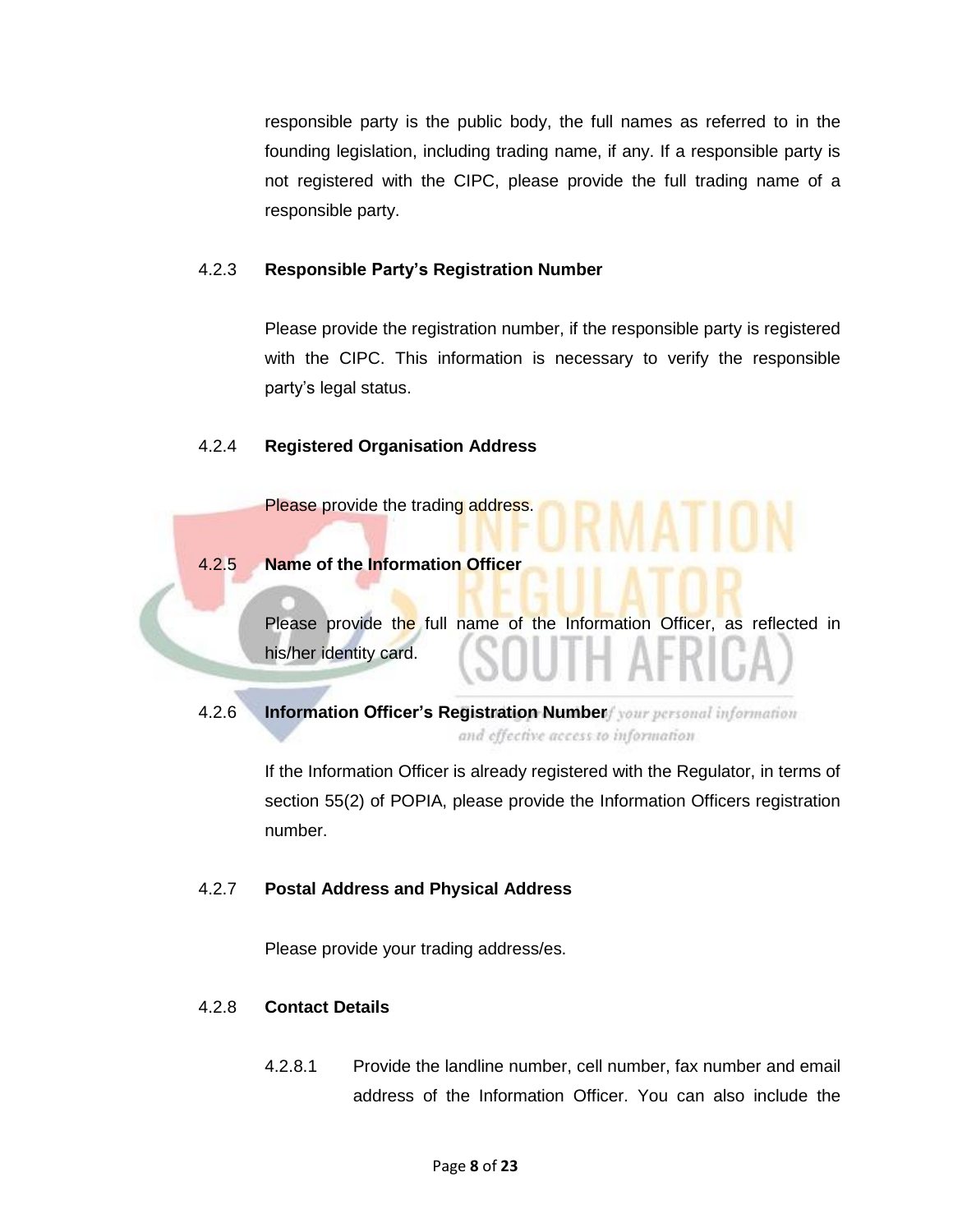contact details; especially the email address and contact number, of the Deputy Information Officer.

4.2.8.2 Correspondence to be issued by the Regulator relating to this application will be sent to the email address of the Information Officer. This may include requests for further necessary information. Ensure that the email address provided is monitored constantly to avoid missing any correspondence from the Regulator.

#### **PART B**

- 4.3 In the application / notification, please specify-
	- 4.3.1 **Which of the processing of personal information is subject to a prior authorisation**;

Please select, from the pre-populated categories, the processing of personal information activity which is subject to a prior authorisation. You may select more than one category.

Ensuring protection of your personal information

#### 4.3.2 **Reasons why it is necessary to process the personal information**;

For example, to perform certain functions in terms of legislation or to provide a credit report to the credit providers.

4.3.3 **Is the processing of the personal information for a specific, explicitly defined and lawful purpose related to a function or activity of the responsible party?**

> The responsible party is required to specify if the processing is for lawful purposes relating to its function and if so, the function or activity must be specified;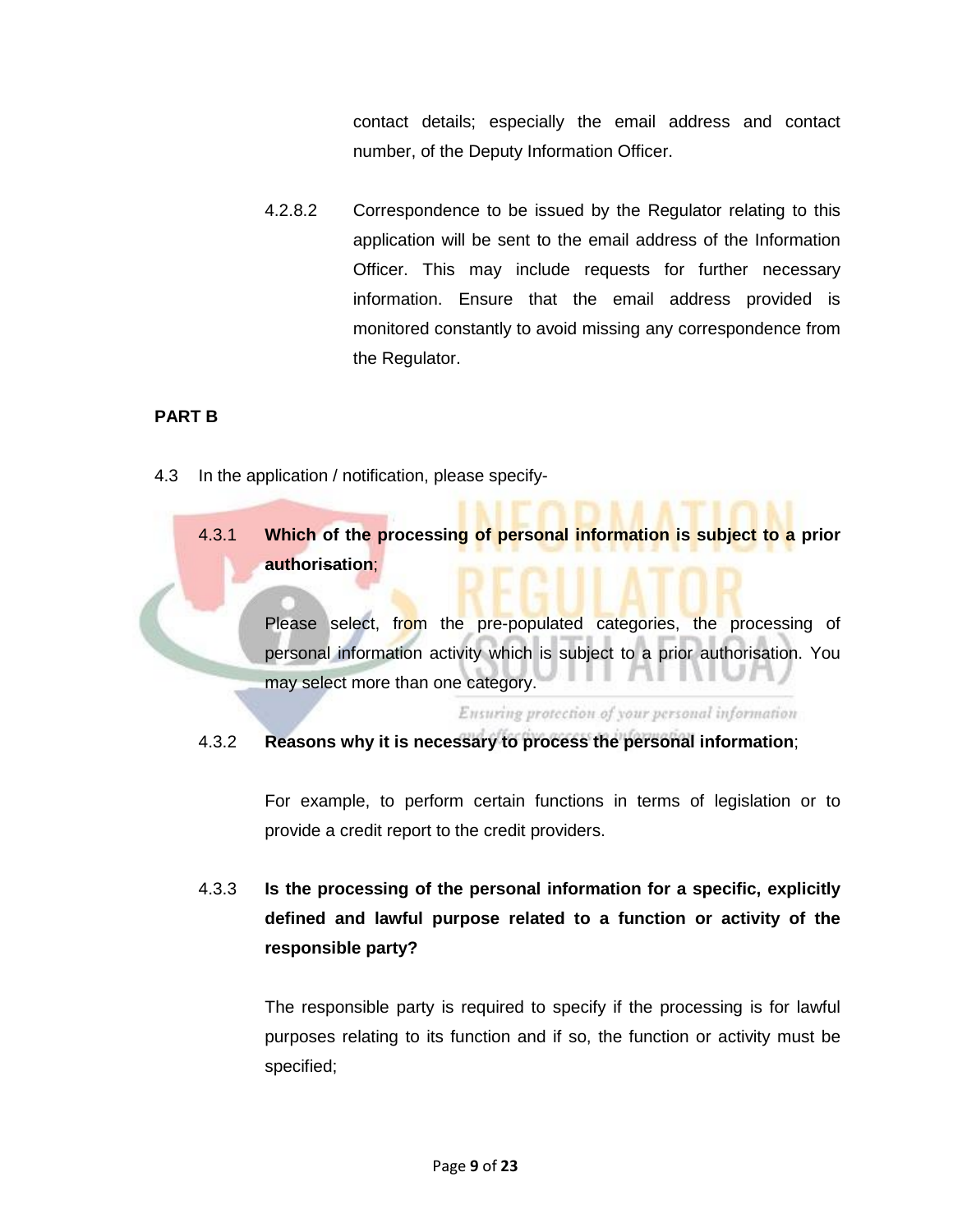# 4.3.4 **Is the function or activity of the responsible party regulated by another regulatory body? If so, specify the regulatory body?**

If the function or activities of the responsible party is regulated by another regulatory body, the name of the regulatory body must be specified and proof of registration or authorisation to perform the function must be provided or attached to the application.

### 4.3.5 **Please specify the categories of data subjects whose information will be or is being processed**.

Please tick the applicable category (ies) of data subjects. If a category is not listed, please provide additional details in the section directly below "other".

# 4.3.6 **Estimated number of data subjects whose processing of their personal information is subject to prior authorisation**

The responsible party is not necessarily required to provide the actual number of data subjects, but an estimated number of data subjects.

Ensuring protection of your personal information

4.3.7 **Security measures to be implemented by a responsible party to ensure the confidentiality, integrity and availability of the information which is to be processed.**

> For example this could be clear policies and procedures, a checklist or potentially a system configuration or some description to help prevent security breaches.

**4.3.8 Has the staff member involved in the intended processing of personal information received personal information protection training in the last 2 years?**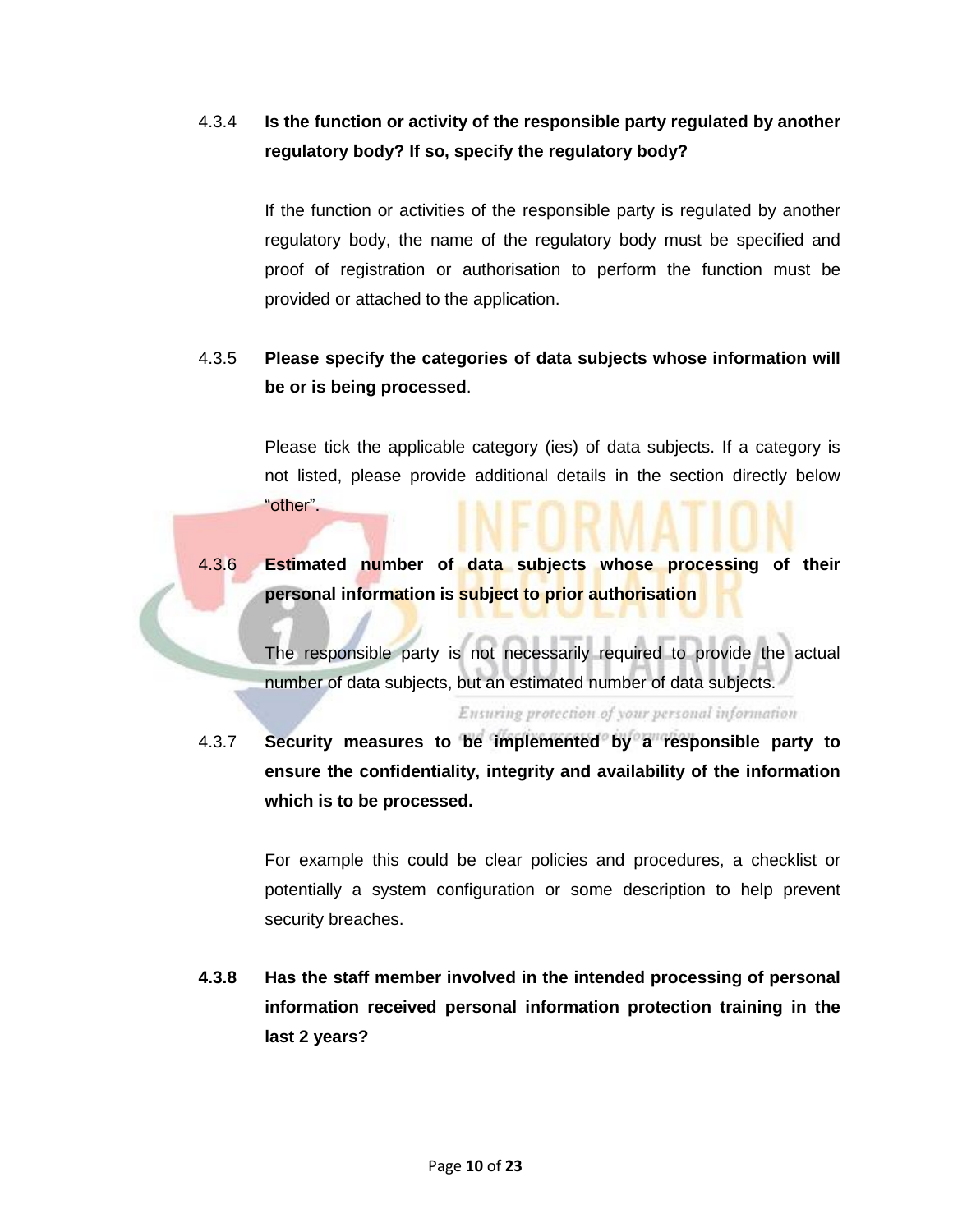This could include online e-learning or face to face classroom training or any internal or in-house training.

# 4.3.8 **Has the organisation suffered any security breach in the past three (3) months?**

4.3.8.1 If the responsible party has suffered any security breach in the past three months, you are required to specify the nature of the breach and the preventative measures put in place (i.e. this could be clear policies and procedures, a checklist or potentially a system configuration or some description to help prevent breaches of this nature).



4.3.9 **Date on which business activities of the responsible party** and effective access to information **commenced**

> The responsible party needs to indicate how long it has been in business and this information will enable the Regulator to decide the manner of its investigation in terms of section 58(4) of POPIA.

#### 4.3.10 **Number of employees who are employed by the responsible party**

Specify the number of employees who are employed by the responsible party. This will enable the Regulator to establish the scope and extent of processing of personal information.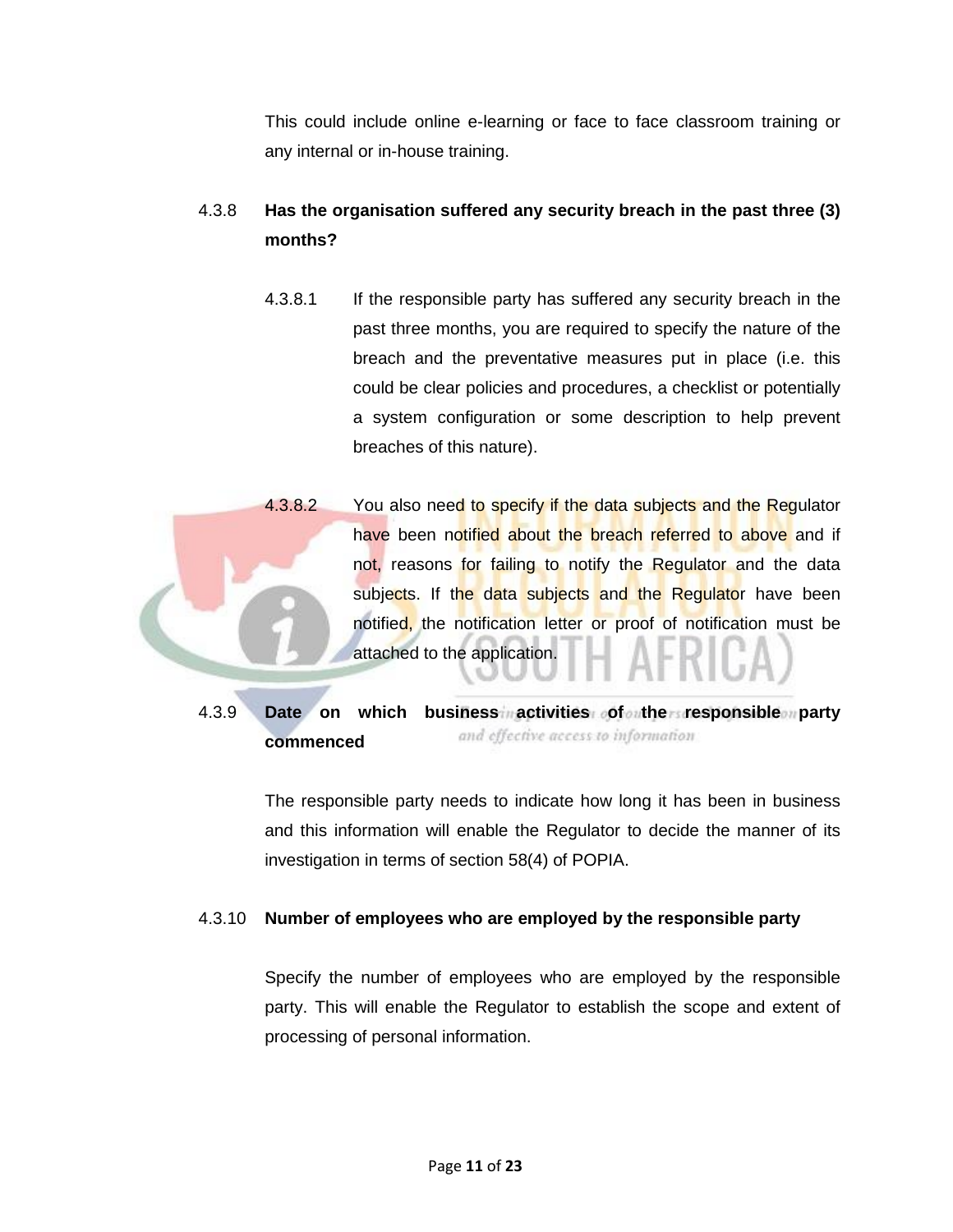#### 4.3.11 **Number of branches in South African and outside South Africa.**

If the responsible party has more than one branch, specify the number of branches in South Africa. If there are other branches outside the Republic, please specify the number of offices outside the country and identify the country within which the office is located or based.

#### 4.3.12 **Number of Deputy Information Officers designated or delegated**

Specify how many Deputy Information Officer(s) have been designated or delegated by the Information Officer. Also indicate if the Deputy Information Officers are appointed in each of the branches or situated at the head office only.



4.5 **Business Sector**

# Please select from the pre-populated sectors or specify the industry or sector that your organisation falls under, if your industry or sector does not fall under any of the pre-populated industry or sector.

# **5 MANNER OF SUBMISSION OF AN APPLICATION FOR PRIOR AUTHORISATION**

5.1 Application for prior authorisation is not applicable to the processing of personal information which is subject to prior authorisation that took place prior to 1 July 2021.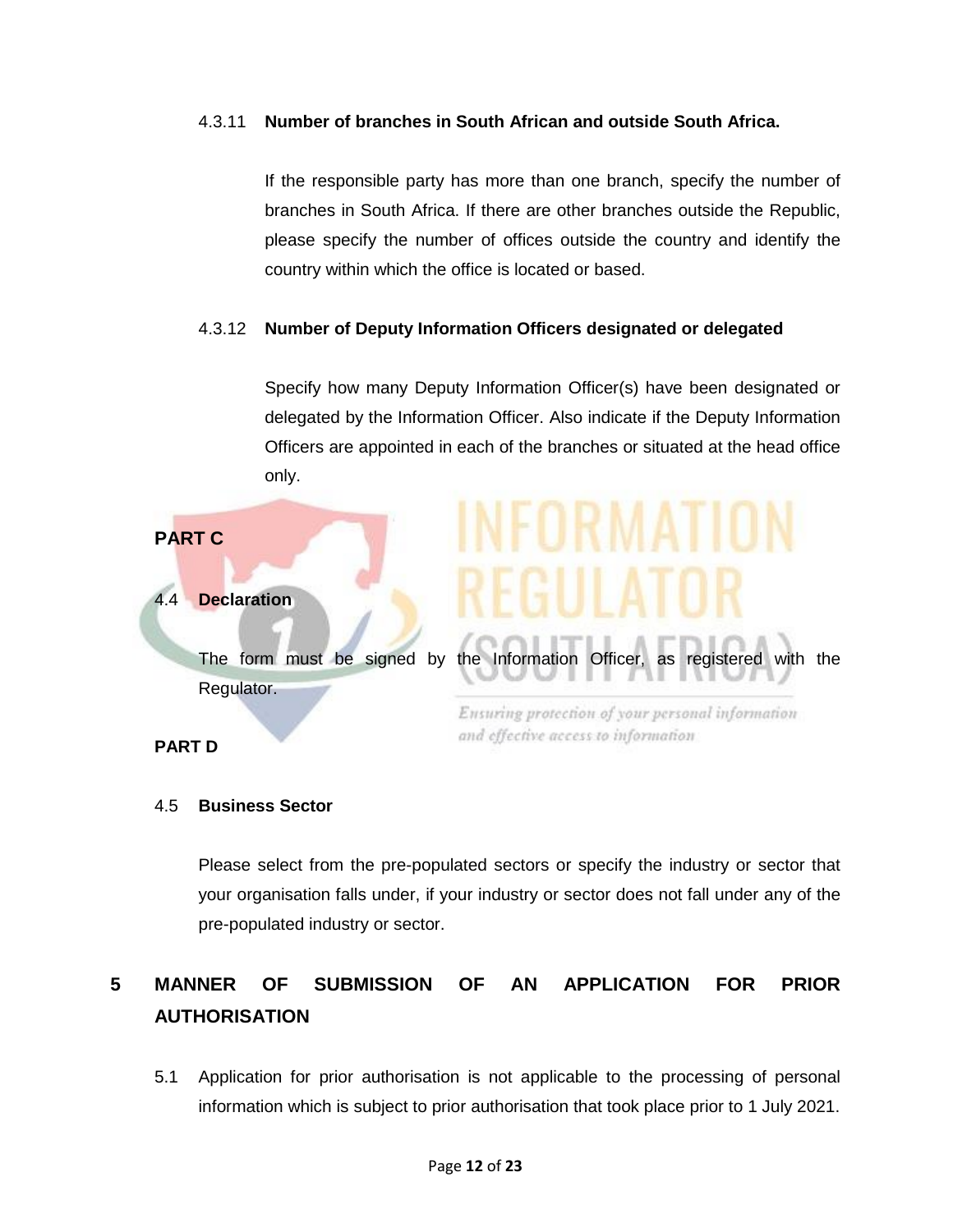- 5.2 Any further processing of personal information which is subject to prior authorisation (although that personal information was initially processed prior to 1 July 2021) shall be done in accordance with section 57(1) and 58 of POPIA.
- 5.3 Prior authorisation application and/or notification for processing or intention to process personal information, as referred to in section [57\(](https://popia.co.za/section-57-processing-subject-to-prior-authorisation/)1) and 58(1) of POPIA must be submitted to the Regulator through the following channels-
	- 5.3.1 Email: [priorauthorisationIR@justice.gov.za](mailto:priorauthorisationIR@justice.gov.za)
	- 5.3.2 Postal: P.O Box 31533 **Braamfontein** Johannesburg 2017
	- 5.3.3 The Regulator will be moving offices from 31 March 2021. Therefore, applications for prior authorisation may also be delivered as follows-

#### **On or before 31 March 2021**

33 Hoofd Street Forum III, 3<sup>rd</sup> Floor Braampark and effective access to information **Braamfontein Johannesburg** 2017

**From 01 April 2021** JD House 27 Stiemens Street **Braamfontein Johannesburg** 2001

5.4 Due to the current pandemic (Covid-19), the Regulator prefers that applications for prior authorisation be submitted by emails to limit the transmission of the virus.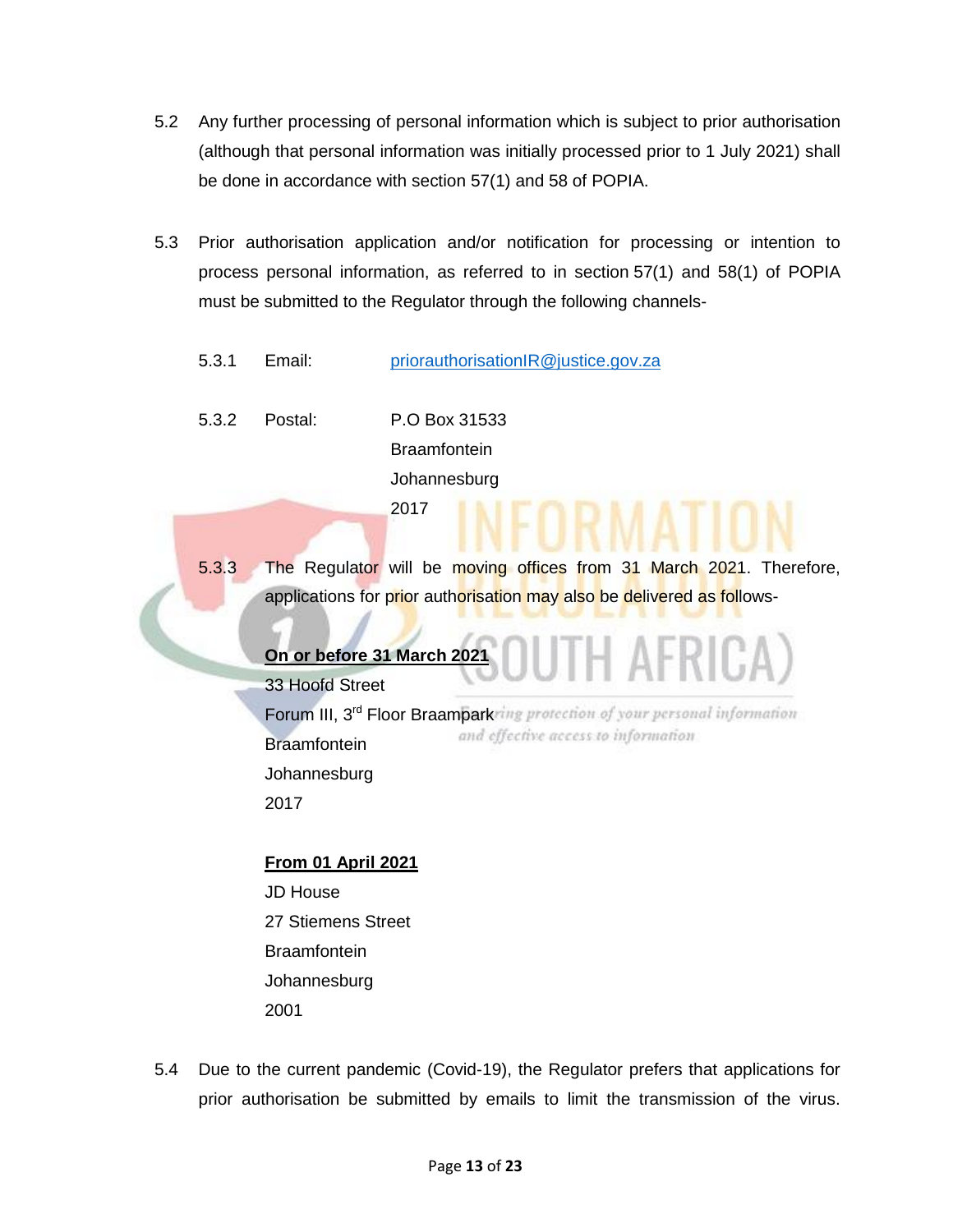However, the Regulator will accept applications in accordance with paragraph 5.3.3 above.

# **6 PRESCRIBED TIMELINES FOR PROCESSING THE APPLICATION FOR PRIOR AUTHORISATIONS**

#### 6.1 **Four (4) Weeks**

- 6.1.1 Responsible parties may not carry out information processing that has been notified to the Regulator in terms of section 58(1) of POPIA until the Regulator has completed its investigation or until they have received notice that a more detailed investigation will not be conducted.
- 6.1.2 In the case of the notification of information processing which is subject to prior authorisation, the Regulator will inform the responsible party which applied for a prior authorisation in writing within **four (4) weeks** of the notification as to whether or not it will conduct a more detailed investigation.
	- 6.1.3 Therefore, the Regulator may approve or reject an application for prior authorisation within four (4) weeks of receipt of prior authorisation application, unless the Regulator decides  $\frac{d}{dt}$  conduct a detailed investigation.

#### **6.2 Thirteen (13) weeks**

- 6.2.1 In the event that the Regulator decides to conduct a more detailed investigation, as referred to in paragraph 6.1.1 above, the Regulator will inform the Responsible party in writing of the reasonable period within which it plans to conduct a detailed investigation, which period will not exceed **thirteen (13) weeks.**
- 6.2.2 The prescribed period of thirteen (13) weeks is the maximum period within which the detailed investigation referred to in paragraph 6.1.1 above and the decisions on the application must be finalised.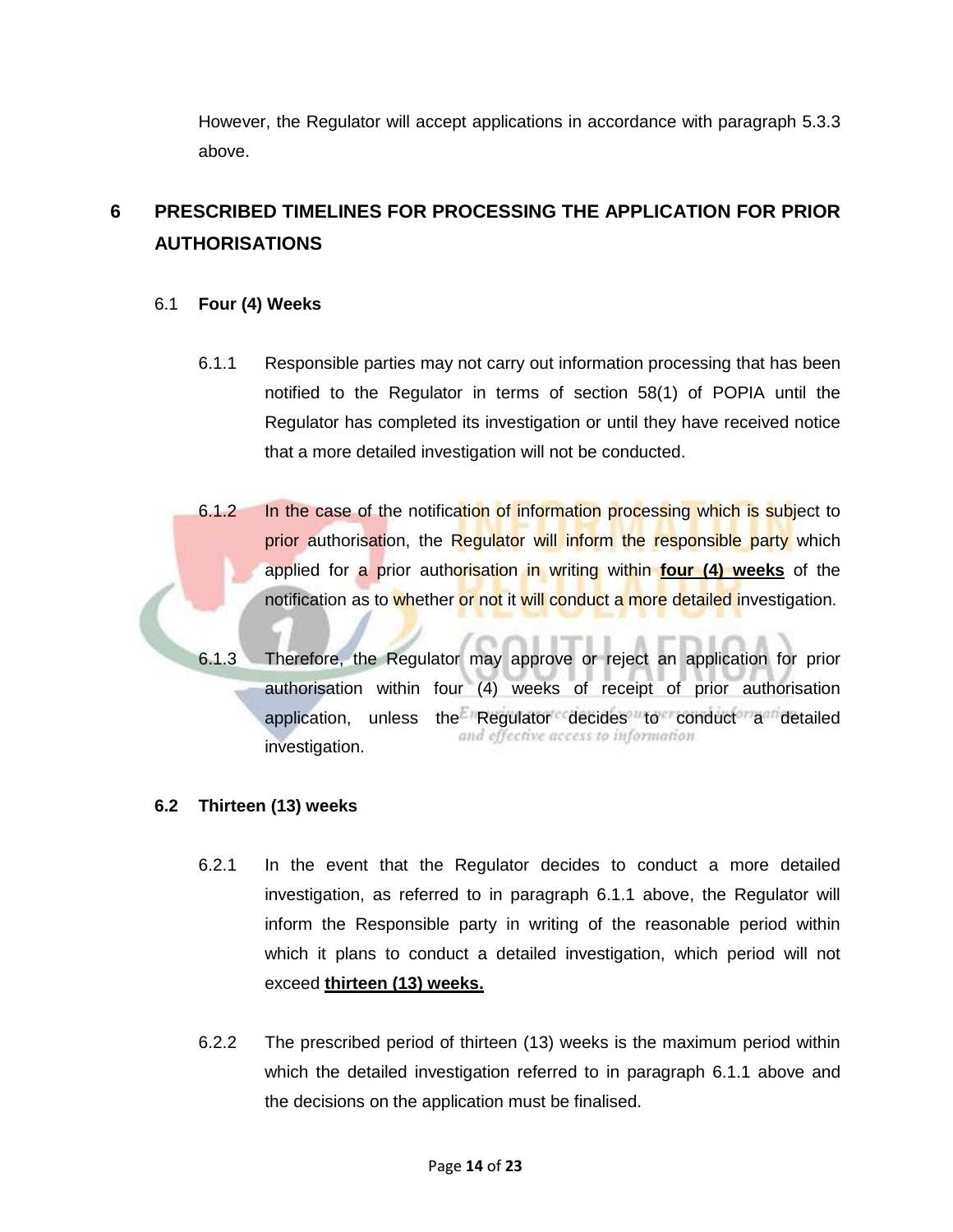- 6.2.3 The decision of the Regulator following a detailed investigation will be issued in a form of a statement concerning the lawfulness of the information processing.
- 6.2.4 Should the Regulator find that the information processing is unlawful, such statement by the Regulator shall be deemed to be an enforcement notice served in terms of section 95 of POPIA.

#### **7 ACKNOWLEDGEMENT OF RECEIPT OF THE APPLICATION**

- 7.1 Once the application is received and recorded on the system of the Regulator, the responsible party will receive an acknowledgement email or letter with a reference number for the application.
- 7.2 If you are providing additional information to your application, please include the application reference number to enable the Regulator to link the additional information to the existing application.

# **8 PENALTIES FOR FAILURE TO NOTIFY PROCESSING SUBJECT TO PRIOR AUTHORISATION**

Ensuring protection of your personal information and effective access to information

- 8.1 The responsible party who fails to notify the Regulator of any processing that is subject to prior authorisation in terms of section 58(1) of POPIA is guilty of offence.
- 8.2 A responsible party who has notified the Regulator in terms of section 58(1) of POPIA and carries out personal information processing before the investigation by the Regulator is completed or before receiving a notice that a more detailed investigation will not be conducted, is guilty of an offence.
- 8.3 Any person convicted of an offence specified in paragraph 8.1 or 8.2 above is liable to a fine or to imprisonment for a period not exceeding 12 months, or to both a fine and such imprisonment.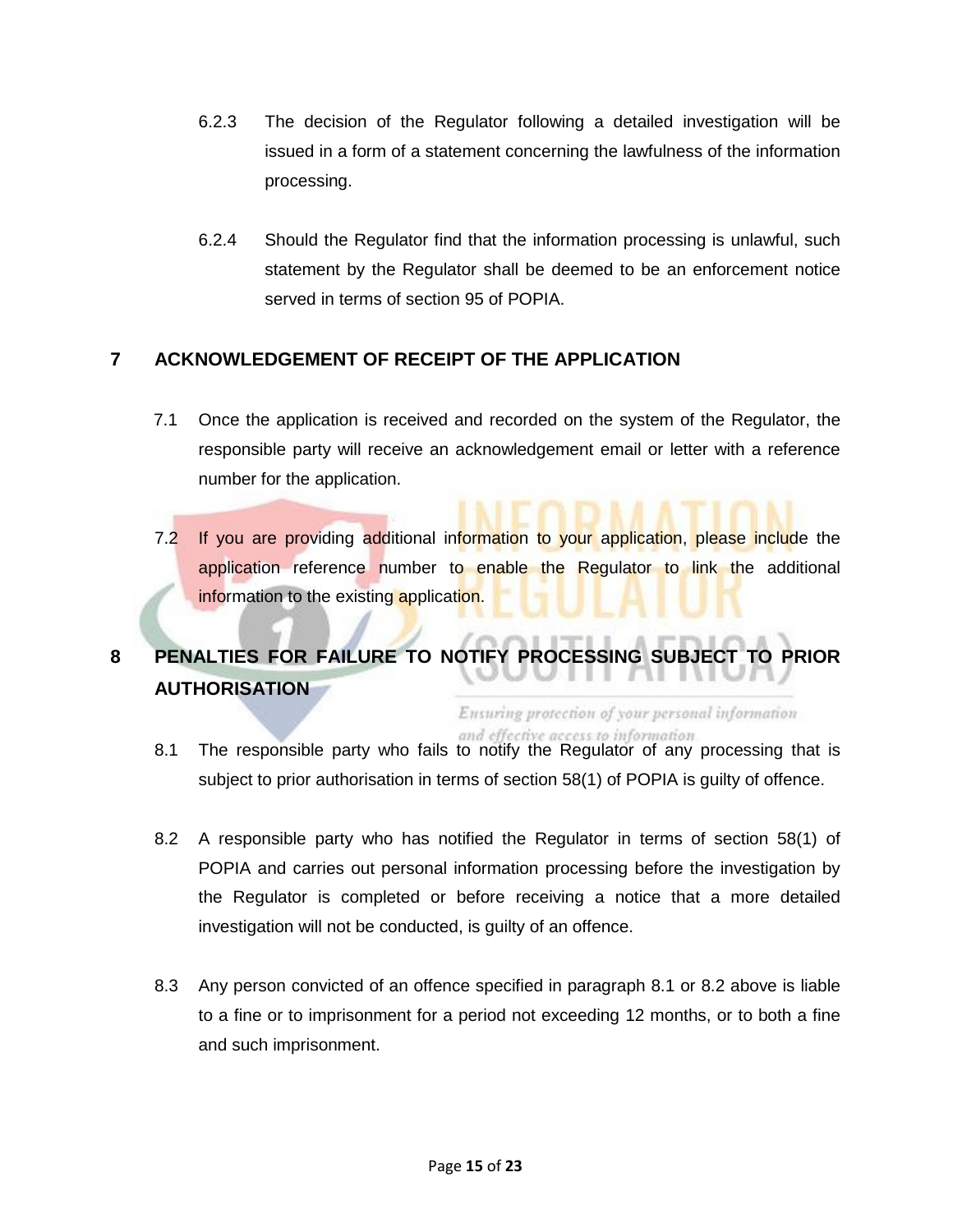- 8.4 Failure to comply with the Regulator' statement, issued in terms of section 58(5) of POPIA, concerning the lawfulness of the information processing which is subject to prior authorisation, constitutes an offence and the responsible party may upon conviction, be liable to a fine or to imprisonment for a period not exceeding 10 years, or to both a fine and such imprisonment.
- 8.5 The Regulator may impose an administrative fine not exceeding R10 million payable by the responsible party who is alleged to have committed any of the offences specified in paragraph 8.1, 8.2 and 8.4 above.

#### **9 REVIEW OF THE DECISION OF THE INFORMATION REGULATOR**

The decision of the Regulator (i.e. approval or rejection of an application for prior authorisation) is final and any person aggrieved by such a decision may review it in the High Court having jurisdiction.

#### **10 CONTACT DETAILS**

A responsible party who after reading this Guidance Note still requires further assistance in completing the prior authorisation form, please contact the Regulator at-

> Ensuring protection of your personal information and effective access to information

Tel: (010) 023 5200; or

Email: [priorauthorisationIR@justice.gov.za.](mailto:priorauthorisationIR@justice.gov.za)

Please note that the Regulator operates from 08h30 am to 5 pm Monday to Friday only.

#### **Issued by**

# **INFORMATION REGULATOR 11 MARCH 2021**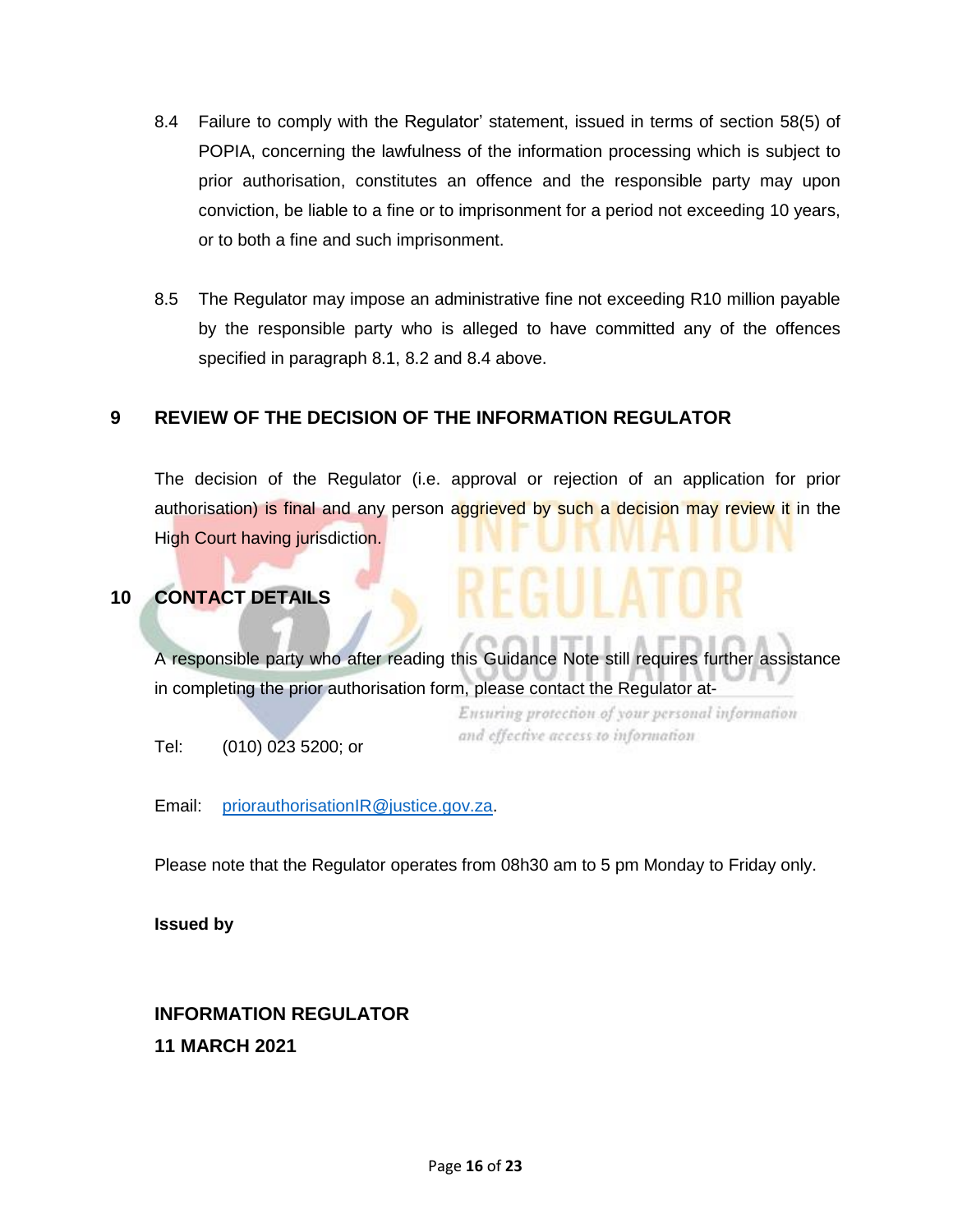

# **APPLICATION FORM FOR PRIOR AUTHORISATION**

*NOTE: The personal information submitted herein shall be solely used for purposes of prior authorisation application submitted to the Information Regulator ("Regulator") in terms of section 58(1) of the Protection of Personal Information Act, 2013 (POPIA).*

*All the information submitted herein shall be used for the purpose stated above, as mandated by law. This Information may be disclosed to the public. The Regulator undertakes to ensure that appropriate security control measures are implemented to protect all the personal information to be submitted in this document.*

|                                                                |                    | <b>PART A</b>                                                                         |  |  |  |  |  |  |  |
|----------------------------------------------------------------|--------------------|---------------------------------------------------------------------------------------|--|--|--|--|--|--|--|
| <b>RESPONSIBLE PARTY</b>                                       |                    |                                                                                       |  |  |  |  |  |  |  |
| <b>Type of Body</b>                                            | <b>Public Body</b> | Private Body                                                                          |  |  |  |  |  |  |  |
| Full Name of the Body<br>(Registered Name)                     |                    | Ensuring protection of your personal information<br>and other tive access information |  |  |  |  |  |  |  |
| <b>Trading Name (if any)</b>                                   |                    |                                                                                       |  |  |  |  |  |  |  |
| <b>Registration No, if any</b>                                 |                    |                                                                                       |  |  |  |  |  |  |  |
| <b>Full</b><br><b>Name</b><br>of<br><b>Information Officer</b> |                    |                                                                                       |  |  |  |  |  |  |  |
| <b>Information</b><br>Officer's<br><b>Registration Number</b>  |                    |                                                                                       |  |  |  |  |  |  |  |
| <b>Postal Address</b>                                          |                    |                                                                                       |  |  |  |  |  |  |  |
|                                                                |                    |                                                                                       |  |  |  |  |  |  |  |
|                                                                |                    |                                                                                       |  |  |  |  |  |  |  |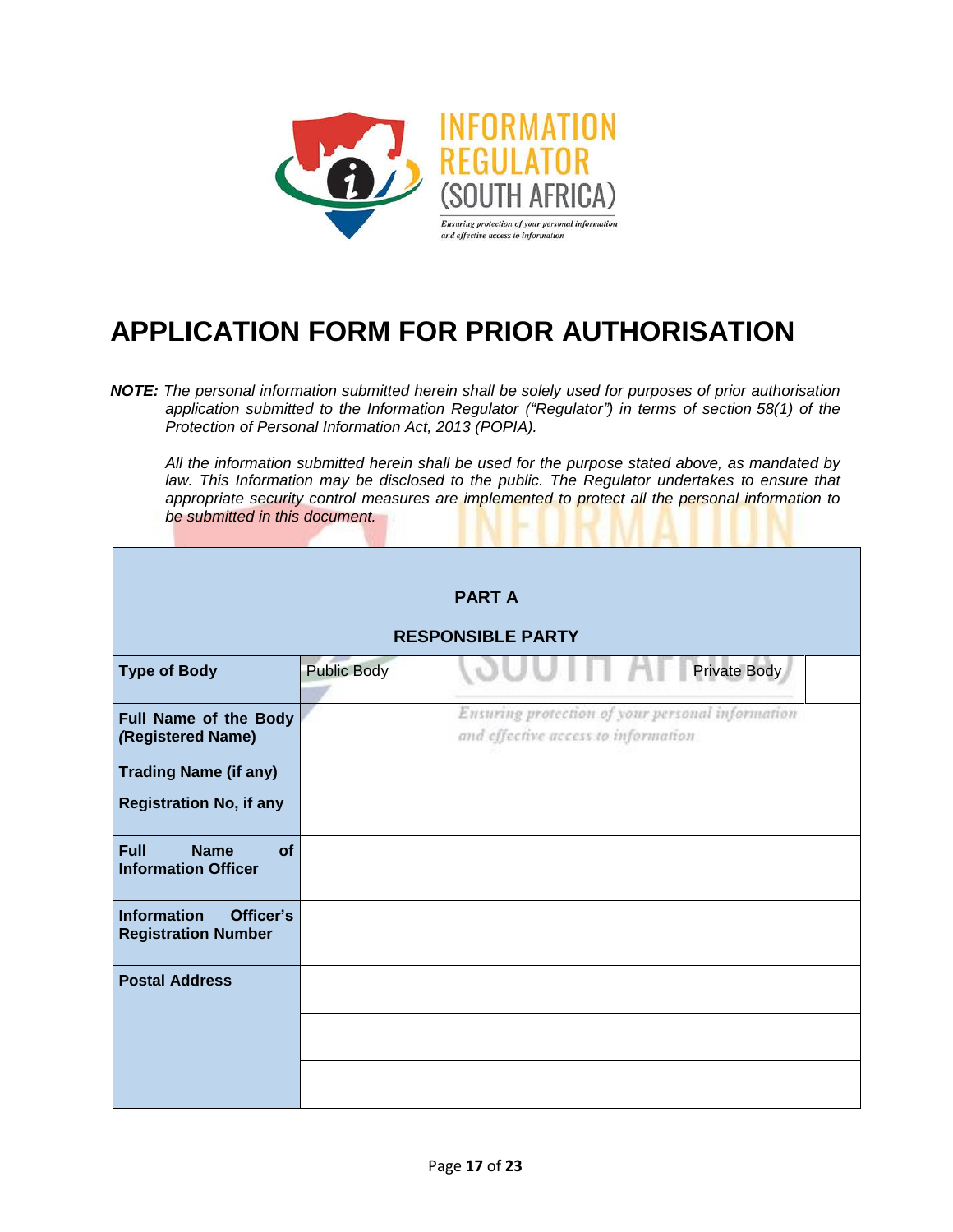| <b>Physical Address</b> |  |
|-------------------------|--|
| <b>Landline Number</b>  |  |
| <b>Cell Number</b>      |  |
| <b>Fax Number</b>       |  |
| <b>Email Address</b>    |  |
| Website, if any         |  |

вĸ

 $1.1$ 

**ABILITION** 

| <b>PART B</b><br>NOTIFICATION OF PROCESSING WHICH IS SUBJECT TO PRIOR<br><b>AUTHORISATION</b> |                                                                                                                                                                                                               |                                                                                                                                                                                                                                                            |  |  |  |  |  |  |
|-----------------------------------------------------------------------------------------------|---------------------------------------------------------------------------------------------------------------------------------------------------------------------------------------------------------------|------------------------------------------------------------------------------------------------------------------------------------------------------------------------------------------------------------------------------------------------------------|--|--|--|--|--|--|
|                                                                                               | <b>JUUTH AFINU</b><br>Please select a category of personal information you intend to process which is subject to a prior<br>authorisation of cour personal information<br>and effective access to information |                                                                                                                                                                                                                                                            |  |  |  |  |  |  |
|                                                                                               |                                                                                                                                                                                                               | Unique identifiers of data subjects for a purpose other than the one for which the<br>identifier was specifically intended at collection; and with the aim of linking the<br>information together with information processed by other responsible parties; |  |  |  |  |  |  |
|                                                                                               | Specify nature or categories<br>of Identifiers:                                                                                                                                                               |                                                                                                                                                                                                                                                            |  |  |  |  |  |  |
|                                                                                               | Criminal behaviour or on unlawful or objectionable conduct of data subject on<br>behalf of third parties                                                                                                      |                                                                                                                                                                                                                                                            |  |  |  |  |  |  |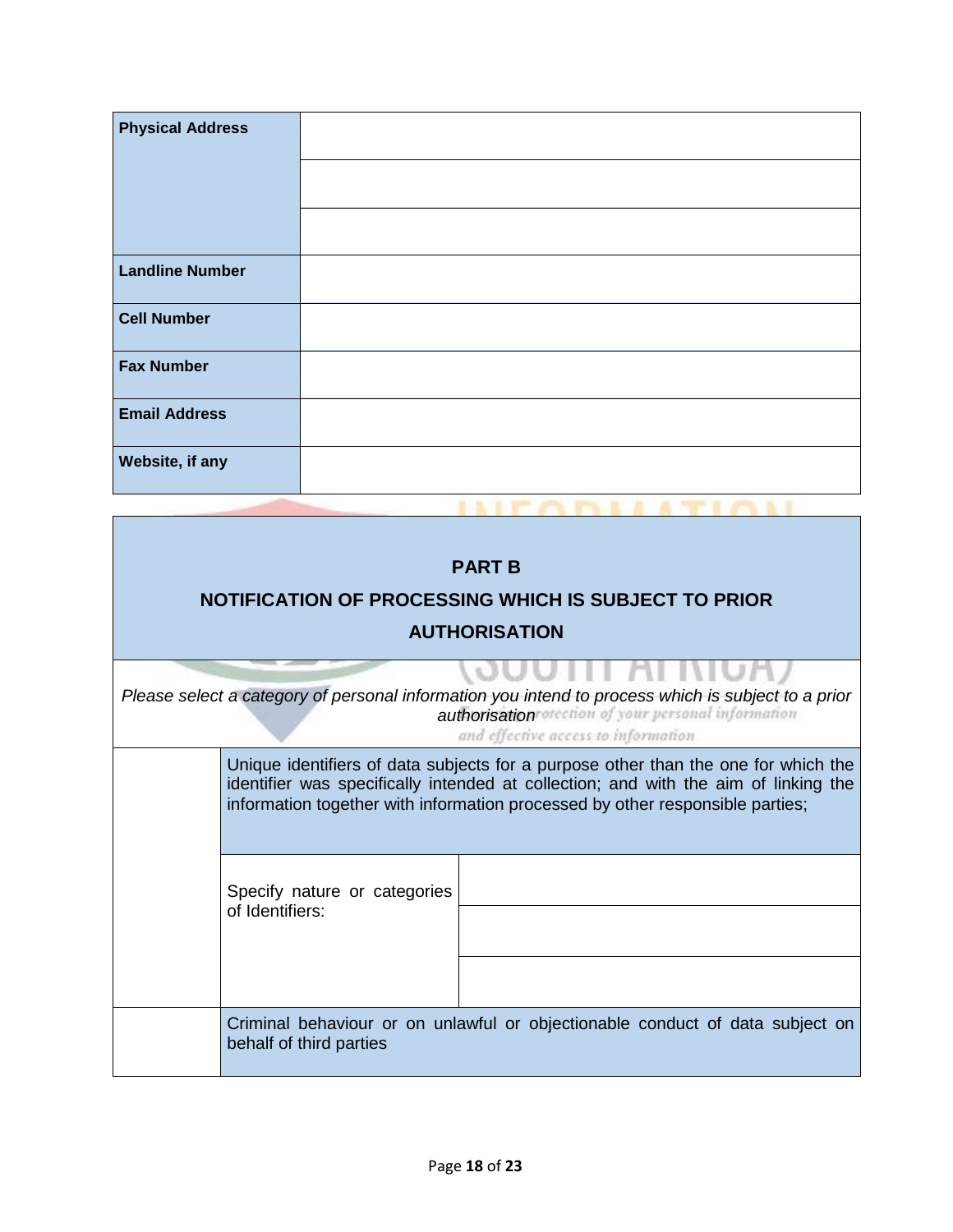|                                   | Specify nature or categories<br>of unlawful or objectionable<br>conduct                                                                                                                            |                  |                                                                                                                                                                                                                                |  |  |  |  |  |
|-----------------------------------|----------------------------------------------------------------------------------------------------------------------------------------------------------------------------------------------------|------------------|--------------------------------------------------------------------------------------------------------------------------------------------------------------------------------------------------------------------------------|--|--|--|--|--|
|                                   | Credit reporting                                                                                                                                                                                   |                  |                                                                                                                                                                                                                                |  |  |  |  |  |
|                                   |                                                                                                                                                                                                    |                  | Transfer of the special personal information or personal information of children, to<br>a third party in a foreign country that does not provide an adequate level of<br>protection for the processing of personal information |  |  |  |  |  |
|                                   | Specify the country(ies):                                                                                                                                                                          |                  |                                                                                                                                                                                                                                |  |  |  |  |  |
|                                   | Any other types of information processing by law or regulation which the Regulator<br>has considered that it carries a particular risk for the legitimate interests of the data<br>subject         |                  |                                                                                                                                                                                                                                |  |  |  |  |  |
| <b>Reasons</b>                    | Specify<br>$-$ the<br>information processing, if any:<br>is<br>why<br>-it                                                                                                                          | type(s)          | of                                                                                                                                                                                                                             |  |  |  |  |  |
| personal information.             | necessary to process the                                                                                                                                                                           |                  | Ensuring protection of your personal information<br>and effective access to information                                                                                                                                        |  |  |  |  |  |
| specify the function<br>activity. | Is the processing of the<br>personal information for a<br>specific, explicitly defined<br>and lawful purpose related<br>to a function or activity of<br>the responsible party? If so,<br><b>or</b> | Yes<br><b>No</b> |                                                                                                                                                                                                                                |  |  |  |  |  |
|                                   |                                                                                                                                                                                                    |                  |                                                                                                                                                                                                                                |  |  |  |  |  |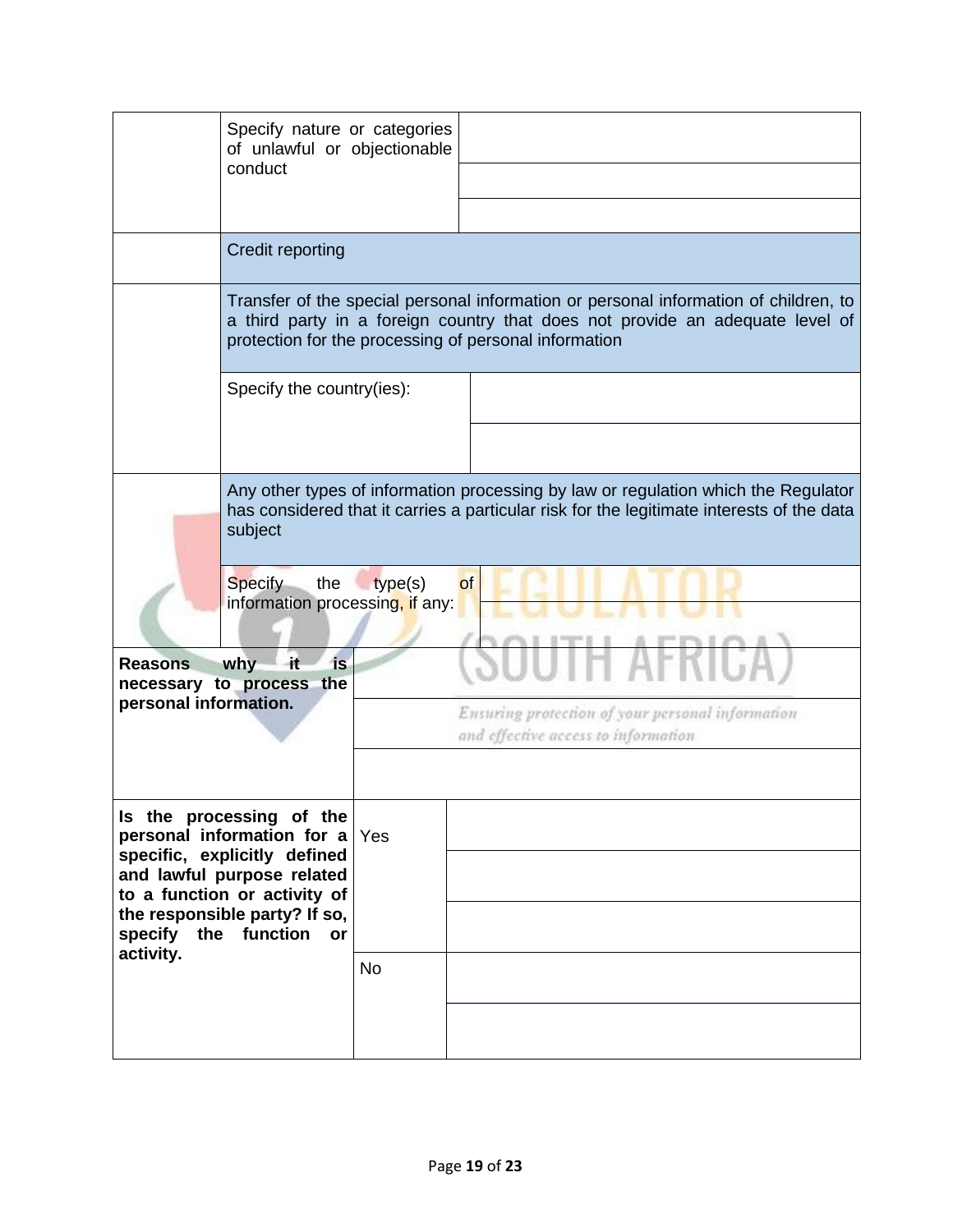| Is the function or activity of<br>responsible<br>the<br>party<br>regulated<br>another<br>by<br>regulatory<br>body?<br>lf<br>SO,<br>specify the regulatory body<br>and proof of registration or                                                                                      | Yes                                                                                     |  |                                                                                                    |  |                      |  |
|-------------------------------------------------------------------------------------------------------------------------------------------------------------------------------------------------------------------------------------------------------------------------------------|-----------------------------------------------------------------------------------------|--|----------------------------------------------------------------------------------------------------|--|----------------------|--|
| authorisation to perform<br>the function must also be<br>provided or attached.                                                                                                                                                                                                      | <b>No</b>                                                                               |  |                                                                                                    |  |                      |  |
| <b>Please</b><br>specify<br>the<br>categories of data subjects<br>whose information will be<br>or is being processed.                                                                                                                                                               | <b>Employees</b><br>Prospective<br>employees                                            |  | <b>Customers</b><br>Prospective<br><b>Customers</b><br>or Clients<br>Prospective<br><b>Clients</b> |  | Children             |  |
|                                                                                                                                                                                                                                                                                     | <b>Users</b>                                                                            |  | <b>Students</b>                                                                                    |  | Vulnerable<br>adults |  |
|                                                                                                                                                                                                                                                                                     | <b>Subscribers</b>                                                                      |  | <b>Patients</b>                                                                                    |  | Other<br>(specify)   |  |
| Estimated number of data<br>subjects whose processing<br>Οf<br>personal<br>their<br>information is subject to<br>prior authorisation.                                                                                                                                               |                                                                                         |  |                                                                                                    |  |                      |  |
| Security measures to<br>be<br>implemented to ensure the<br>confidentiality, integrity and<br>availability<br><b>of</b><br>the<br>information which is to be<br>processed.                                                                                                           | Ensuring protection of your personal information<br>and effective access to information |  |                                                                                                    |  |                      |  |
| staff<br>Has<br>the<br>member<br>involved in the<br>intended<br>processing<br>of<br>personal<br>information<br>received<br><b>Information</b><br><b>Personal</b><br>Protection training in the<br>last 2 years? If so, please<br>specify<br>nature<br><b>of</b><br>the<br>training. |                                                                                         |  |                                                                                                    |  |                      |  |
| <b>Has</b><br>the<br>organisation<br>suffered<br>any<br>security<br>breach in the past three (3)<br>months?<br>lf<br>SO,<br>please<br>specify-                                                                                                                                      |                                                                                         |  |                                                                                                    |  |                      |  |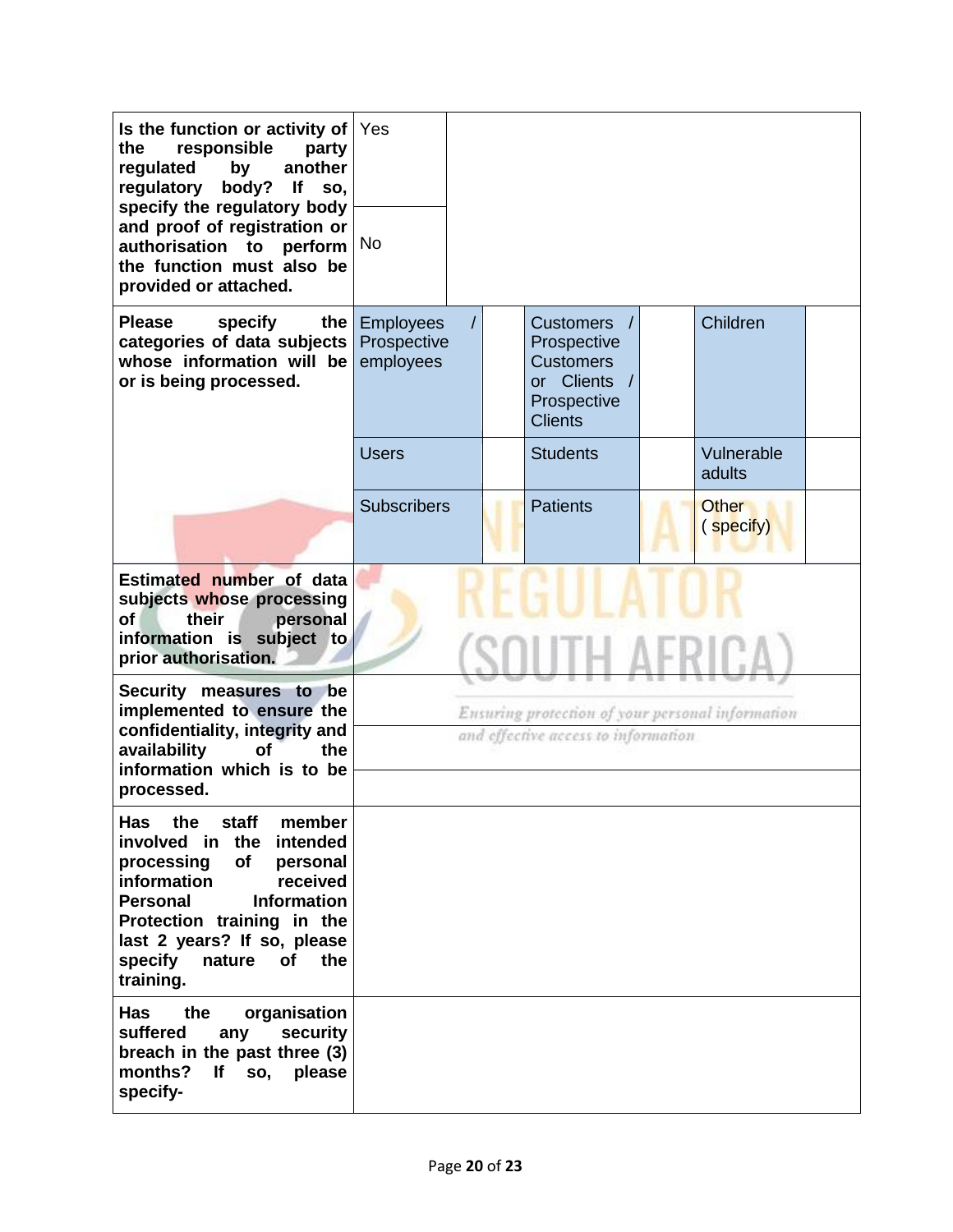| of<br>the<br>the<br>a)<br>nature<br>breach;                                                               |               |
|-----------------------------------------------------------------------------------------------------------|---------------|
| the<br>preventative<br>b)<br>measures put in place;<br>and                                                |               |
| if the data subjects and<br>c)<br>the Regulator has been<br>notified<br>about<br>the<br>breach.           |               |
| Date on which business<br>activities of the responsible<br>party commenced.                               |               |
| <b>Number</b><br>of<br>employees<br>employed<br>the<br>by<br>responsible party                            |               |
| Number of branches<br>in<br>South African and outside<br>South Africa.                                    |               |
| <b>Number</b><br>of<br><b>Deputy</b><br><b>Officers</b><br><b>Information</b><br>designated or delegated. |               |
|                                                                                                           |               |
|                                                                                                           |               |
|                                                                                                           | <b>PART C</b> |

# **DECLARATION**

I declare that the information contained herein is true, correct and accurate.

**SIGNED** and **DATED** at \_\_\_\_\_\_\_\_\_\_\_\_\_\_\_\_on this the\_\_\_\_\_\_\_\_day of \_\_\_\_\_\_\_\_\_\_\_\_\_\_\_**2021**

**INFORMATION OFFICER**

**\_\_\_\_\_\_\_\_\_\_\_\_\_\_\_\_\_\_\_\_\_\_\_**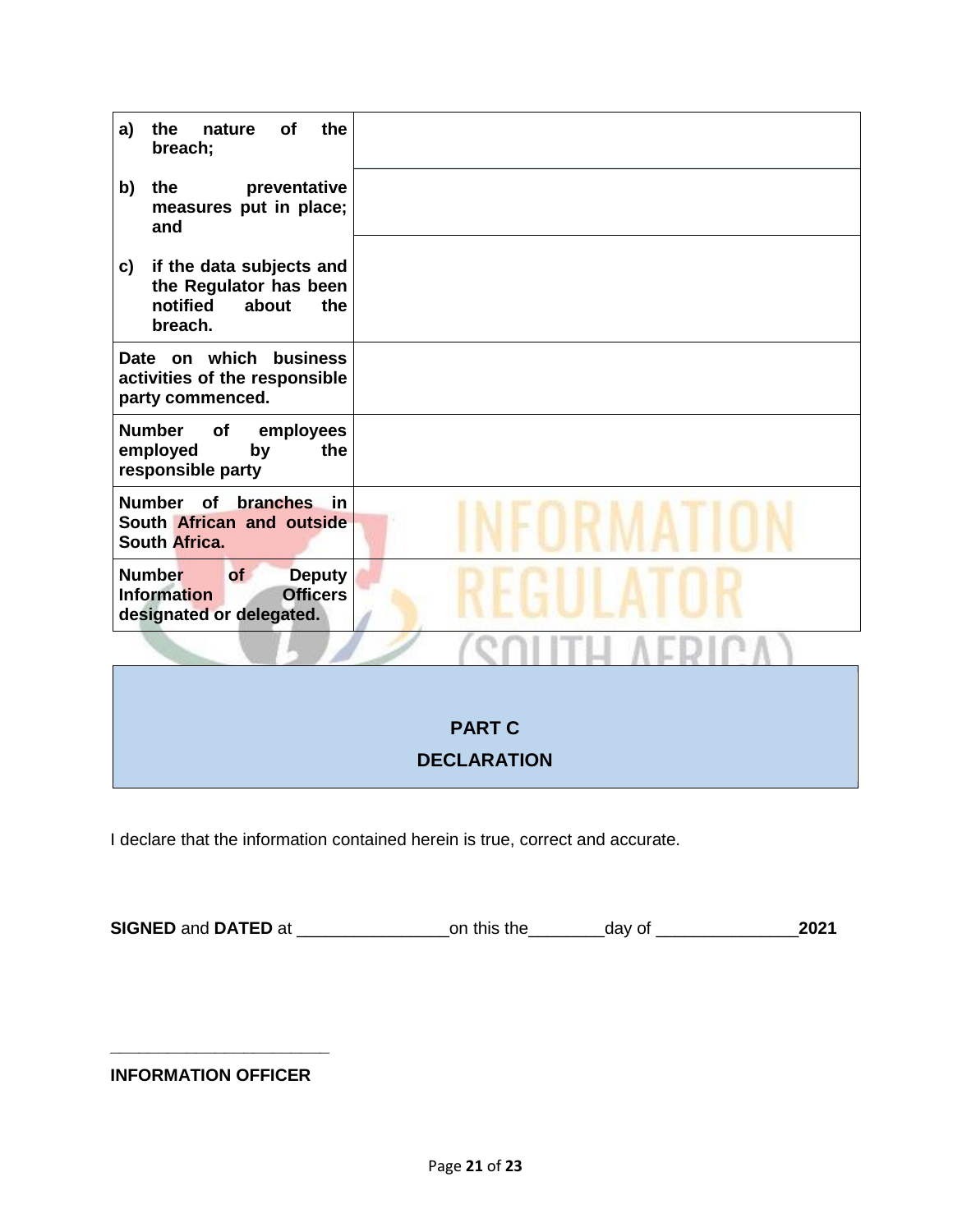# **PART D**

The following information is required for statistical purposes. Please choose a sector(s) that apply to your body.

| <b>GOVERNMENT</b>                             |                              |   | <b>PUBLIC ENTITIES</b> |                                  |                | <b>PRIVATE BODY</b>                   |                                                                                                |                        | <b>PROFESSION</b>       |                                       |   |
|-----------------------------------------------|------------------------------|---|------------------------|----------------------------------|----------------|---------------------------------------|------------------------------------------------------------------------------------------------|------------------------|-------------------------|---------------------------------------|---|
| Item                                          | <b>Name of Entity</b>        | X | Item                   | <b>Name of Public Entity</b>     | X              | Item                                  | <b>Name of Public Entity</b>                                                                   | X                      | Item                    | Type of profession                    | X |
|                                               | <b>National Government</b>   |   | 1.                     | <b>Constitutional Entities</b>   |                | $\mathbf{1}$                          | Education                                                                                      |                        | $\mathbf{1}$            | Legal                                 |   |
|                                               | <b>Provincial Government</b> |   | 2.                     | <b>Schedule 2 Public Entity</b>  |                | $\overline{2}$                        | Insurance                                                                                      |                        | $\overline{2}$          | <b>Built Environment</b>              |   |
|                                               | <b>Local Government</b>      |   | 3.                     | <b>Schedule 3A Public Entity</b> |                | $\mathbf{3}$                          | <b>Health Facilities</b>                                                                       |                        | $\overline{\mathbf{3}}$ | Financial                             |   |
| <b>LEGISLATURE</b>                            |                              |   | 4.                     | Schedule 3B Public Entity        |                | $\overline{4}$                        | Telecommunications                                                                             |                        | $\overline{4}$          | Medical and Allied Health<br>Services |   |
|                                               | National Assembly            |   | 5.                     | Schedule 3C Public Entity        |                | $5\phantom{.0}$                       | Pharmaceutical<br>irring protection of your personal inform<br>effective access to information |                        |                         |                                       |   |
| National Council of Provinces                 |                              |   | <b>OTHERS, specify</b> |                                  | $6\phantom{1}$ | Media And Social Media                |                                                                                                | <b>OTHERS, Specify</b> |                         |                                       |   |
| Gauteng Provincial Legislature                |                              |   | 6.                     |                                  |                | $\overline{7}$                        | <b>Retail/Direct Marketing</b>                                                                 |                        |                         |                                       |   |
| Western<br>Cape<br>Provincial<br>Legislature  |                              |   |                        |                                  | 8              | Tourism                               |                                                                                                | 5.                     |                         |                                       |   |
| Northern<br>Cape<br>Provincial<br>Legislature |                              |   |                        |                                  | 9              | Transportation, Storage and Logistics |                                                                                                |                        |                         |                                       |   |